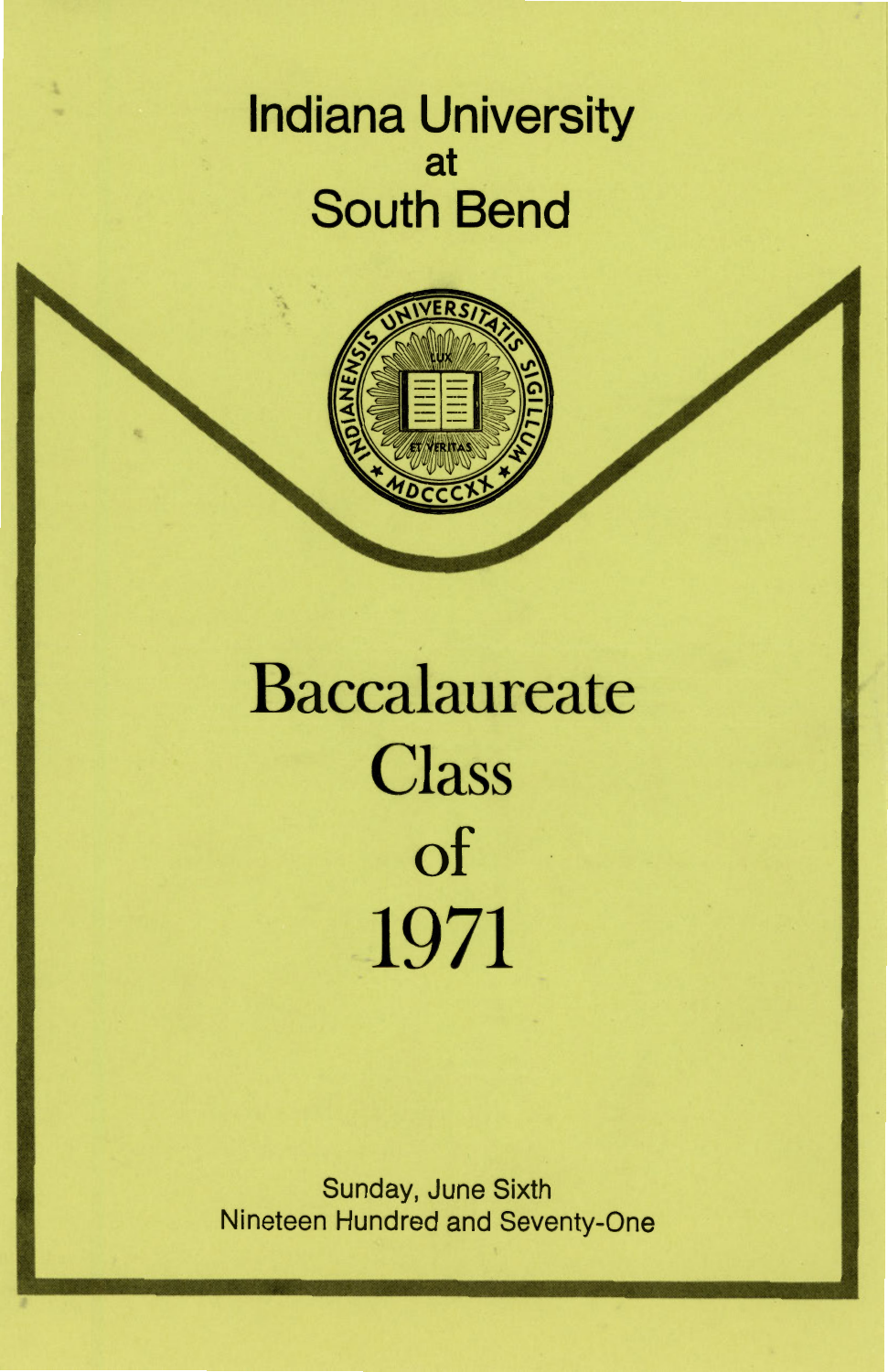## INDIANA UNIVERSITY AT SOUTH BEND

## BACCALAUREATE PROGRAM

#### June Sixth, Nineteen Hundred Seventy-One

### Seven O'Clock

## AUDITORIUM

#### Chancel lor Lester M. Wolfson, Presiding

 $\eta_{\rm L}$ 

ä

Prelude .•..•.....•.. Menuetto from Symphony No. 11. K. V. 551 ...... W. A. Mozart Invocation . . . . . . . . . . . . . . The Reverend Daniel E. Peil .... The University Orchestra Michael J. Esselstrom conductor Interlude . . . . . . . . . . . . . . . . . The Renaissance Singers Robert W. Demaree, Jr. conductor Serenade to Music ...... Ralph Vaughn Williams Litany • Chancel lor Wolfson (Words are printed on the opposite page) Address . . . ...•..•••.. Mr. John J. Loughlin "Radicals Don't Make Changes- Thinkers Do" Benediction . . . . . . . . • . • . . . . . . . . . . . • Father Pe II Postlude • . • . • . . . . . . . . • .. The University Orchestra Allegro Vivace from Symphony No. 11. f. y. 221 ...... W. A. Mozart

(P(ease do not applaud or use f(ash bulbs)